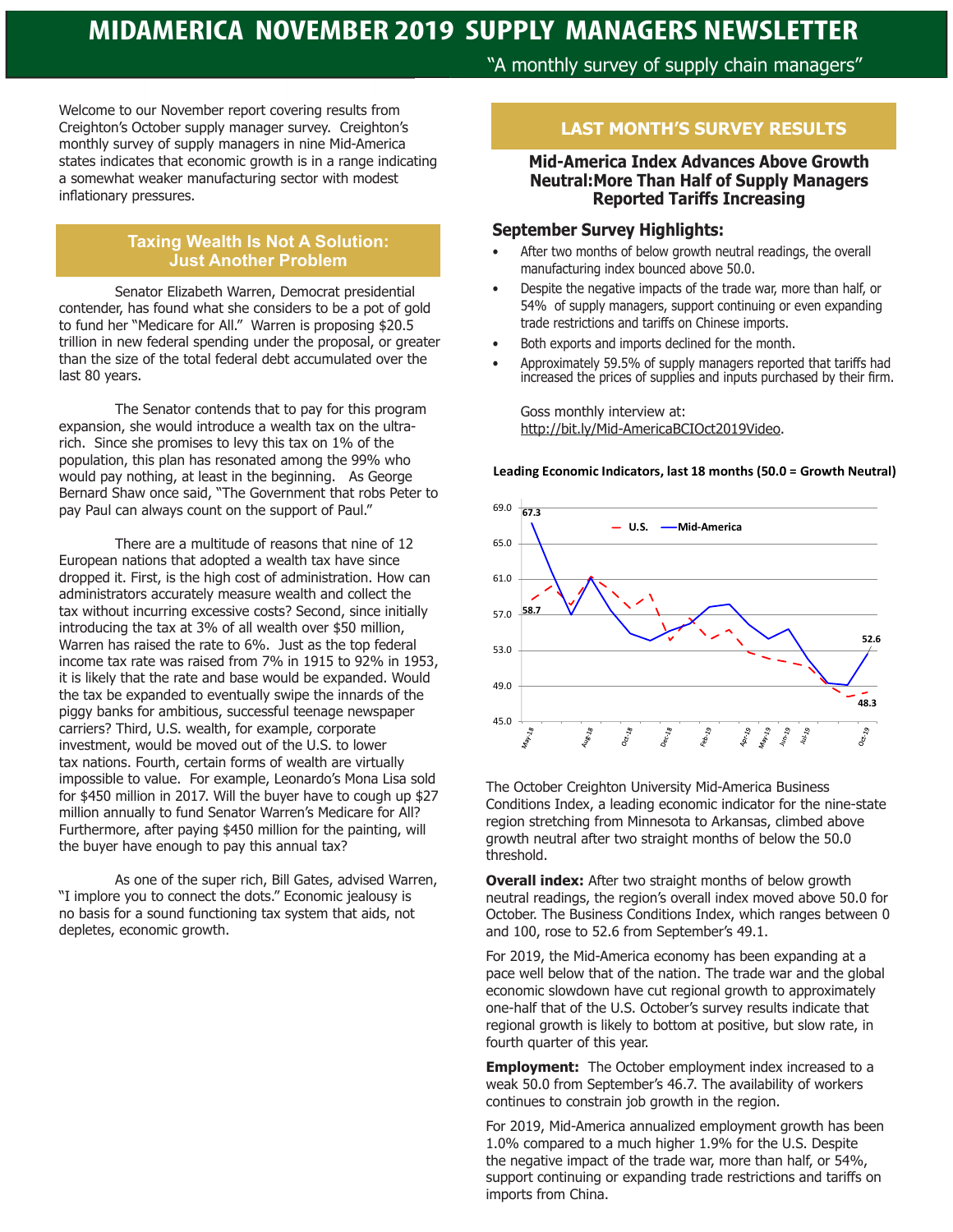"A monthly survey of supply chain managers"

**Wholesale Prices:** The wholesale inflation gauge for the month indicated only modest inflationary pressures with a wholesale price index of 57.0, up from 55.3 in August.

This month, 59.5% of supply managers reported that tariffs had increased the prices of supplies and inputs purchased by their firm. However, tariffs have, to date, have had little impact on our wholesale inflation gauge.

As reported by one supply manager, "Importers, manufacturers and retailers are the ones paying for the tariffs. Where is the money going that the U.S. government is collecting in tariffs?"

Even so, moderate wholesale inflation from our survey and national surveys support the Federal Reserve current wait and see approach. I expect the Federal Reserve to make no additional rate changes in 2019.

**Confidence:** Looking ahead six months, economic optimism, as captured by the October Business Confidence Index, slipped to a very weak 47.3 from September's 47.7 reading.

I expect business confidence to depend heavily on trade talks with China, and the passage of the nation's trade agreement with Canada and Mexico, or USMCA. Quick passage of USMCA is very important for the regional economy and business confidence.

**Inventories:** Companies shrank inventories of raw materials and supplies for the month, but at a slower pace with an index of 48.6, which was higher than September's inventory index of 46.4. This is yet another signal of weak business confidence as manufacturers reduce their inventories of raw materials and supplies based on an anemic sales outlook.

**Trade:** The regional trade numbers were very weak with both export orders and imports falling, but at a somewhat slower pace. The new export orders index increased to 44.7 from September's 36.2, and the import index increased to 48.2 from 42.4 in September.

**Other survey components: Other components of the** October Business Conditions Index were new orders at 57.2, up from September's 47.6; the production or sales index moved higher to 58.6 from September's 50.0; and speed of deliveries of raw materials and supplies index at 48.6 was down significantly from last month's 56.0.

The Creighton Economic Forecasting Group has conducted the monthly survey of supply managers in nine states since 1994 to produce leading economic indicators of the Mid-America economy. States included in the survey are Arkansas, Iowa, Kansas, Minnesota, Missouri, Nebraska, North Dakota, Oklahoma and South Dakota.

The forecasting group's overall index, referred to as the Business Conditions Index, ranges between 0 and 100. An index greater than 50 indicates an expansionary economy over the course of the next three to six months.

The Business Conditions Index is a mathematical average of indices for new orders, production or sales, employment, inventories and delivery lead time. This is the same methodology, used since 1931 by the Institute for Supply Management (ISM), formerly the National Association of Purchasing Management. The Mid-America report is produced independently of the national ISM.

# **MID-AMERICA STATES**

**ARKANSAS:** : The October Business Conditions Index for Arkansas increased to 53.4 from September's 48.3. Components of the index from the monthly survey of supply managers were new orders at 59.2, production or sales at 57.9, delivery lead time at 49.2, inventories at 49.7, and employment at 51.2. Over the past 12 months the state's manufacturing sector has boosted jobs by 1.3%, third among the nine Mid-America states, and hourly wages by 4.8%, also third in the region. Based on recent surveys of manufacturers in the state, I expect job growth to slow, but remain positive, and hourly wage growth to decline to an annualized range of 3.5% - 4.0% through the first quarter of 2020.

**IOWA:** After two straight months of below growth neutral readings, the state's overall Business Conditions Index advanced above growth neutral 50.0 for October. The overall index climbed to 53.5 from September's 49.6. Components of the overall index from the monthly survey of supply managers were new orders at 59.3, production or sales at 57.9, delivery lead time at 49.2, employment at 51.2, and inventories at 49.8. Over the past 12 months the state's manufacturing sector has boosted jobs by 2.5%, second among the nine Mid-America states, and hourly wages by 3.6%, fourth in the region. Based on recent surveys of manufacturers in the state, I expect job growth to slow, but remain positive, and hourly wage growth to continue at its current solid pace through the first quarter of 2020.

**KANSAS:** The Kansas Business Conditions Index for October rose to 54.6 from September's 51.1. Components of the leading economic indicator from the monthly survey of supply managers were new orders at 62.0, production or sales at 56.9, delivery lead time at 50.0, employment at 52.8, and inventories at 51.3. Over the past 12 months the manufacturing sector has boosted jobs by 0.9%, fifth among the nine Mid-America states, and hourly wages by 1.4%, eighth in the region. Based on recent surveys of manufacturers in the state, I expect job growth to remain at its current pace, and hourly wage growth to expand above its current pace through the first quarter of 2020.

**MINNESOTA:** The October Business Conditions Index for Minnesota increased to 51.3 from 48.4 in September. Components of the overall October index from the monthly survey of supply managers were new orders at 50.2, production or sales at 58.4, delivery lead time at 48.7, inventories at 48.9, and employment at 50.3. Over the past 12 months the state's manufacturing sector shed jobs by 0.5%, eight among the nine Mid-America states, and hourly wages by 5.3%, second in the region. Based on recent surveys of manufacturers in the state, I expect job growth to move into positive territory but below an annualized pace of 1.0%, and annualized hourly wage growth to slow to a 3.5% - 4.0% range through the first quarter of 2020.

**MISSOURIi:** The October Business Conditions Index for Missouri advanced to 53.6 from September's 49.2. Components of the overall index from the survey of supply managers were new orders at 59.6, production or sales at 57.8, delivery lead time at 49.3, inventories at 50.0, and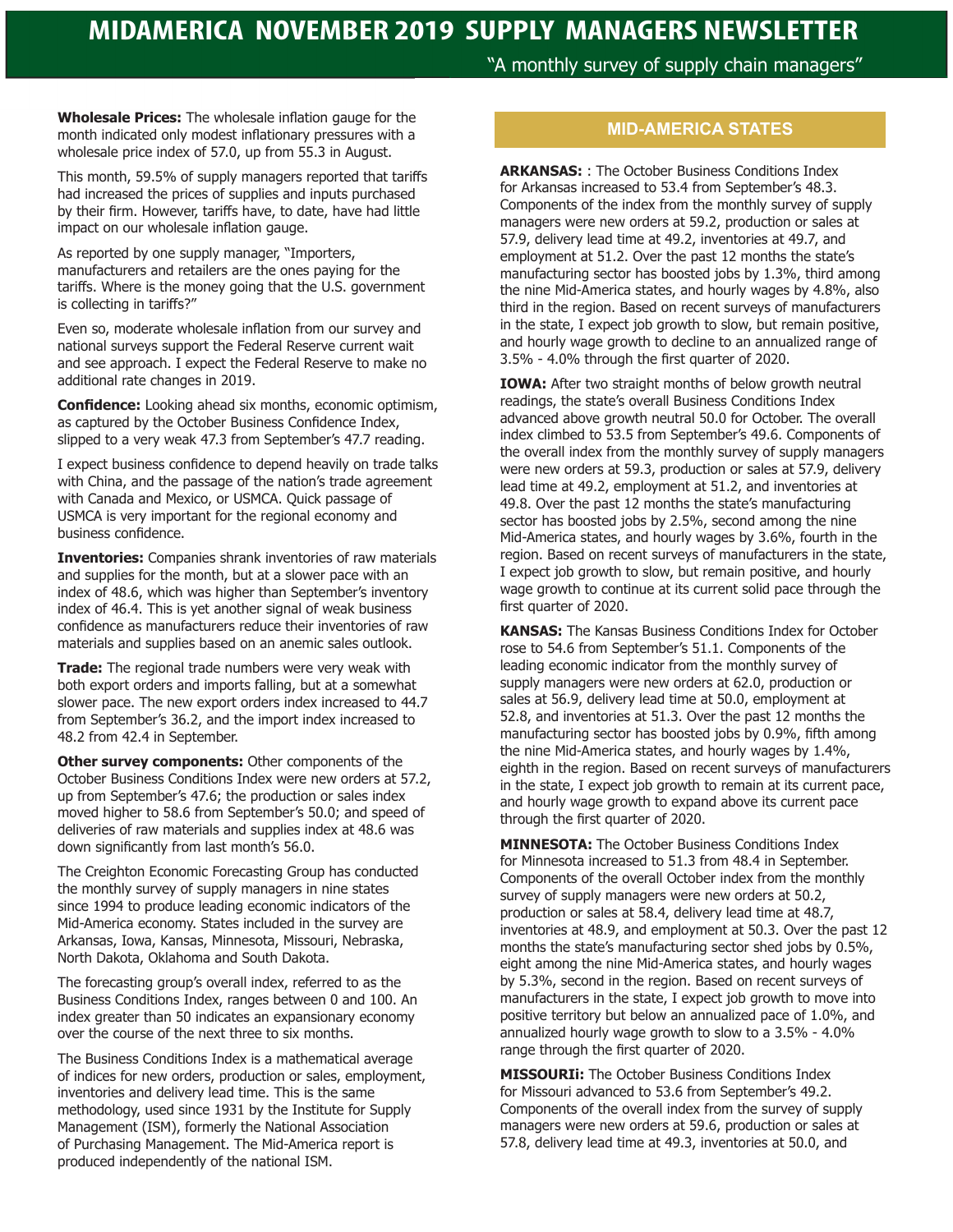# **MIDAMERICA NOVEMBER 2019 SUPPLY MANAGERS NEWSLETTER**

employment at 51.4. Over the past 12 months the state's manufacturing sector has boosted jobs by 0.9%, sixth among the nine Mid-America states, and hourly wages by 1.1%, last in the region. Based on recent surveys of manufacturers in the state, I expect job growth to accelerate but remain below an annualized rate of 1.5%, and hourly wage growth to rise significantly to an annualized range of 3.5% - 4.0% range through the first quarter of 2020.

**NEBRASKA:** After falling below growth neutral for August, Nebraska's Business Conditions Index moved above the threshold for two straight months. The state's overall index climbed to 53.7 from September's 50.6. Components of the index from the monthly survey of supply managers were new orders at 59.7, production or sales at 57.7, delivery lead time at 49.3, inventories at 50.0, and employment at 51.5. Over the past 12 months Nebraska's manufacturing sector has boosted jobs by 0.7%, seventh among the nine Mid-America states, and hourly wages by 2.5%, also seventh in the region. Based on recent surveys of manufacturers in the state, I expect job growth to rise slightly, and hourly wage growth to expand at a higher annualized pace of 3.0% - 4.0% through the first quarter of 2020.

**NORTH DAKOTA:** The October Business Conditions Index for North Dakota slipped to 49.7 from 50.1 in September. Components of the overall index were new orders at 50.3, production or sales at 58.4, delivery lead time at 45.8, employment at 48.7, and inventories at 45.4. Over the past 12 months North Dakota's manufacturing sector has boosted jobs by 1.1%, fourth among the nine Mid-America states, and hourly wages by 6.0%, first in the region. Based on recent surveys of manufacturers in the state, I expect job growth to slow, but remain positive, and annualized hourly wage growth to decline to less than 4% through the first quarter of 2020.

**OKLAHOMA:** Oklahoma's Business Conditions Index has fallen below growth neutral for two of the last three months signaling slow to no growth in the months ahead. The overall index for October sank to 48.7 from September's 50.1. Components of the overall October index were new orders at 52.7, production or sales at 58.4, delivery lead time at 42.3, inventories at 44.5, and employment at 45.6. Over the past 12 months the state's manufacturing sector has lost 1.5% of its employment, last among the nine Mid-America states, and hourly wages by 3.2%, fifth in the region. Based on recent surveys of manufacturers in the state, I expect job growth to move into positive territory, but remain below 1.0% annualized, and hourly wage growth to continue at its current solid pace through the first quarter of 2020.

**SOUTH DAKOTA:** TThe October Business Conditions Index for South Dakota increased to 52.6 from September's 47.8. Components of the overall index from the October survey of supply managers in the state were new orders at 57.3, production or sales at 58.6, delivery lead time at 48.6, inventories at 48.7, and employment at 50.1. Over the past 12 months the state's manufacturing sector has boosted jobs by 3.6%, first among the nine Mid-America states, and hourly wages by 3.2%, sixth in the region. Based on recent surveys of manufacturers in South Dakota, I expect job growth to slow, but remain positive, and hourly wage growth to continue at its current solid pace through the first quarter of 2020.

"A monthly survey of supply chain managers"



- Both Creighton's and ISM's Purchasing Management Indices (PMI) rose for October, but still pointed to weakness, not recession, for 2020.
- Despite the General Motors strike, the nation added 128,000 jobs in October.
- The Consumer Price Index rose 0.4% in October after being unchanged in September. Over the last 12 months, the all items index increased 1.8%, slightly below the Federal Reserve's target.

# **THE BEARISH NEWS**

- The U.S. economy expanded at a tepid 1.9% (annualized) in Q3, 2019.
- Over the past 12 months, average hourly earnings have increased by 3.0 percent. We need to see this closer to 4%.
- The FY 2019 budget created a \$1.09 trillion deficit. Spending of \$4.53 trillion was more than the estimated \$3.44 trillion in revenue. Tax collections are growing but spending is growing faster.

# **THE OUTLOOK**

# **National Association of Business Economics**

**(November): SUMMARY:** "NABE Outlook Survey panelists believe the U.S. economy will continue to expand into 2020, but they anticipate GDP growth will fall below 2% next year for the first time since 2016," said NABE President Constance Hunter, CBE, chief economist, KPMG. "The consensus forecast calls for real GDP growth to slow from 2.9% in 2018 to 2.3% in 2019, and then to 1.8% in 2020." "The panel turned decidedly more pessimistic about the outlook over the summer, with 80% of participants viewing risks to the outlook as tilted to the downside," added Survey Chair Gregory Daco, chief U.S. economist, Oxford Economics. "The rise in protectionism, pervasive trade policy uncertainty, and slower global growth are considered key downside risks to U.S. economic activity. While a small majority of panelists expects that any action by the Federal Reserve on interest rates will be on hold through year-end of 2019, over 40% anticipate at least one more rate cut. Three-quarters of respondents expect at least one rate cut by the end of 2020, and a third expects at least two further rate cuts by the end of next year."

**Goss (November 2019)**: ): I expect \*\*Annualized GDP growth of 0.9% for Q4, 2019 and 1.1% in Q1, 2020. \*\*Yearover-year increase in U.S. housing prices (Case-Shiller) to fall below 2.5% in Q4 (and to continue to drop). \*\*The Federal Reserve Open Market Committee (FOMC) to make no changes in short-term interest rates for the rest of 2019. \*\*U.S. November job additions of 140,000 (include GM additions).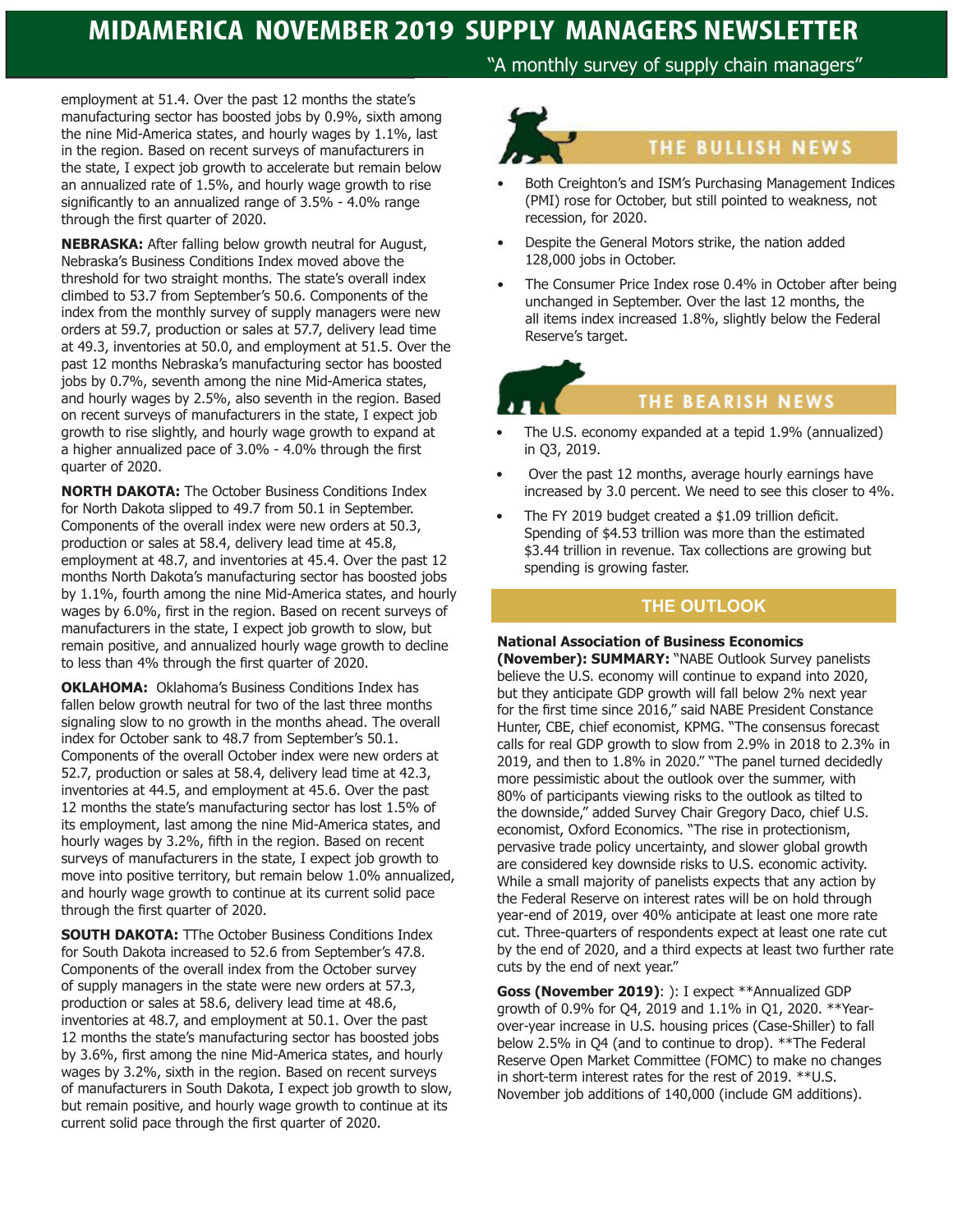"A monthly survey of supply chain managers"

# **WHAT TO WATCH**

- **• ISM and Creighton's PMIs for November.** On December 2, the Institute for Supply Management and Creighton University release their surveys of supply managers in the U.S. and Mid-America, respectively. This is an early reading of manufacturing growth. Both are trending upward but remain weak.
- **• BLS's wage value for November.** On December 6, the BLS will report the hourly wage value for November. A gain of less than 3% for the last 12 months will be a concern and sound economic alarm bells.
- **• BLS's CPI for November.** On December 11, the BLS will release its CPI for November. Another +0.4% will be a potential warning of climbing inflationary pressures generating higher interest rates.

### **STATISTIC OF THE MONTH**

**10%.** Democrat Senator Chris Van Hollen introduced what he calls a Millionaires Surtax Act, which adds another 10% on individual income above \$1 million. This is despite the fact that the richest 1% of U.S. taxpayers already pay 37% of total income taxes. This is up from 26% in 1986.

# **SUPPLY MANAGER CAREERS**

Director of Supply Chain. Envision, Wichita, Kansas. The Director of Supply Chain is responsible for leading and developing the Supply Chain across the entire organization, while creating and implementing a vision for continual improvement of procurement processes. Success will be measured on cost to serve, order performance, and working capital performance. Director supervises 5. **JOB REQUIREMENTS INCLUDE**: **Education:** Bachelor's degree in Supply Chain Management or Business Administration field required; Master's degree preferred. Experience: Minimum of 8 years of Supply Chain experience in a manufacturing environment, with the responsibilities of production, purchasing, inventory, production control, warehouse/shipping and receiving. A minimum of 5 years in a supervisory role required. **Apply at: https://tinyurl.com/s59ts3g**

# **GOSS EGGS (Recent Dumb Economic Moves)**

On September 13, 2019, Goldman Sachs downgraded its Apple price target to \$165 from \$187. Since that downgrade, Apple shares are up 20.3% to \$262.20 on November 11, 2019. Only two months earlier, Goldman upgraded Apple stock. More evidence that you should trust your own investment advice. A client asks his adviser, "is all my money really gone?" "No, of course not," the adviser says. "It's just with somebody else!"

#### **Supply Manager Reading Room**

**"Why U.S.-China Supply Chains Are Stronger Than the Trade War," Wharton School, Public Policy. Sept. 5, 2019.** "While the trade war between the U.S. and China continues to take its toll, global supply chains provide a "force for reason" in ending the standoff because they bind the two countries in prosperity, writes Wharton dean Geoffrey Garrett in this opinion piece. Say the words "supply chain" and most people tune out. Supply chains sound technical, geeky and boring. But nothing could be further from the truth. Here are my three cheers for supply chains: 1. Supply chains are at the core of the modern global economy. 2. Supply chains will help resolve the China-U.S. trade war. 3. Supply chains will make a new Cold War less likely." Read rest of essay at: https:// knowledge.wharton.upenn.edu/article/trade-war-supply-chainimpact/

# **FOLLOW ERNIE**

**Survey results for November will be released on December 2, the first business day of the month. Follow Goss on Twitter at http://twitter.com/erniegoss**

For historical data and forecasts visit our website at

http://business.creighton.edu/organizations-programs/ economic-outlook